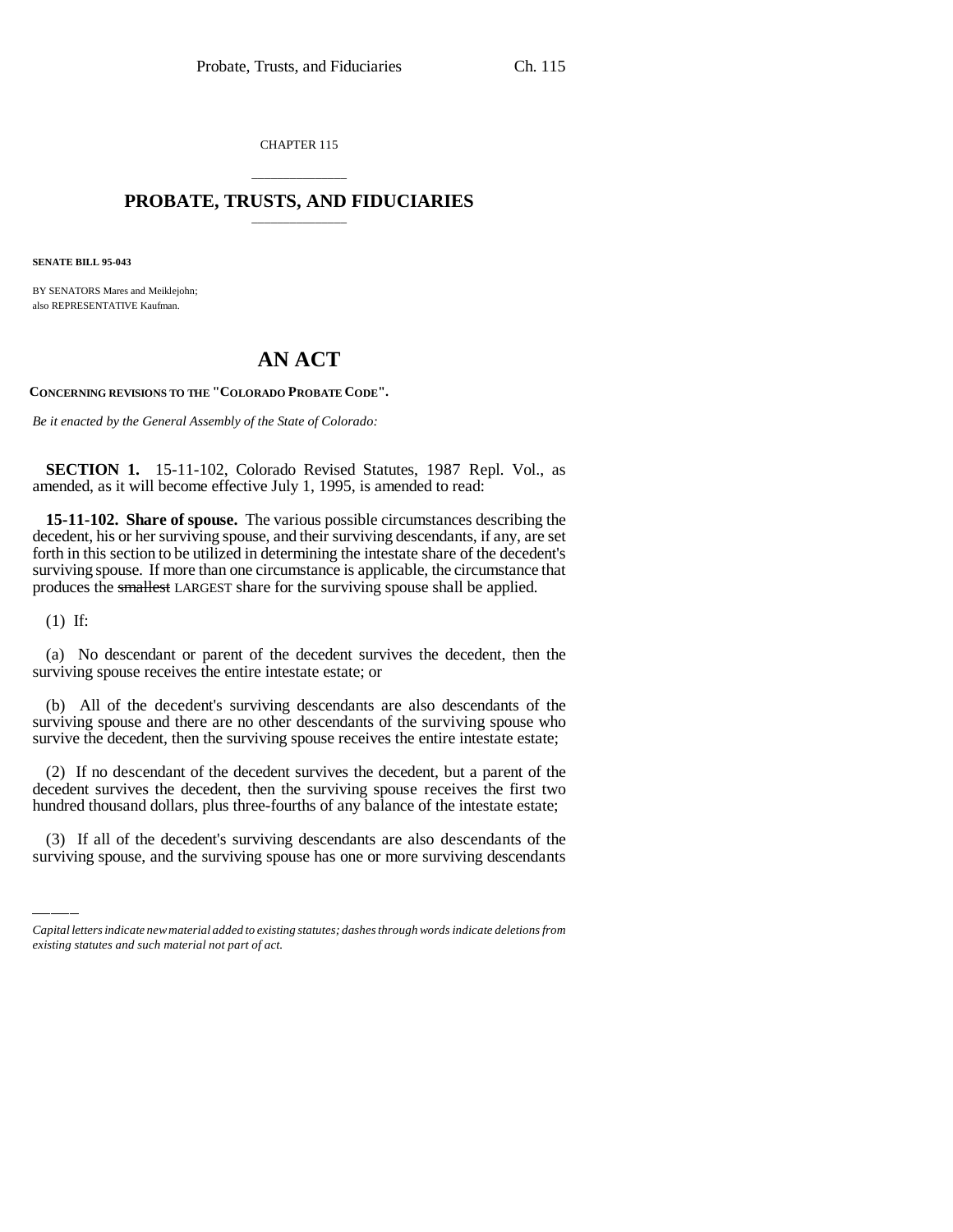### Ch. 115 Probate, Trusts, and Fiduciaries

who are not descendants of the decedent, then the surviving spouse receives the first one hundred fifty thousand dollars, plus one-half of any balance of the intestate estate;

(4) If one or more of the decedent's surviving descendants are not descendants of the decedent's surviving spouse, and all of such surviving descendants WHO ARE CHILDREN OF THE DECEDENT are adults, then the surviving spouse receives the first one hundred thousand dollars, plus one-half of any balance of the intestate estate;

(5) If one or more of the decedent's surviving descendants are not descendants of the decedent's surviving spouse, and if one or more of such descendants WHO ARE CHILDREN OF THE DECEDENT are minors, then the surviving spouse receives one-half of the intestate estate.

**SECTION 2.** 15-11-103, Colorado Revised Statutes, 1987 Repl. Vol., as amended, as it will become effective July 1, 1995, is amended to read:

**15-11-103. Share of heirs other than surviving spouse.** Any part of the intestate estate not passing to the decedent's surviving spouse under section 15-11-102, or the entire intestate estate if there is no surviving spouse, passes in the following order to the individuals designated who survive the decedent:

(1) To the decedent's descendants by representation PER CAPITA AT EACH GENERATION;

(2) If there is no surviving descendant, to the decedent's parents equally if both survive, or to the decedent's surviving parent;

(3) If there is no surviving descendant or surviving parent, to the surviving descendants of the decedent's parents or either of them by representation PER CAPITA AT EACH GENERATION;

(4) If there is no surviving descendant, surviving parent, or surviving descendant of a parent, to the decedent's surviving grandparents, or any of them, in equal shares;

(5) If there is no surviving descendant, surviving parent, surviving descendant of a parent, or surviving grandparent, to the surviving descendants of the decedent's grandparents by representation PER CAPITA AT EACH GENERATION;

(6) If there is no surviving heir under subsections (1) to (5) of this section, and if a birth child or birth children file a claim for inheritance with the court having probate jurisdiction for the decedent's estate within ninety days of decedent's death, to the decedent's surviving birth child or children by representation PER CAPITA AT EACH GENERATION. FOR PURPOSES OF THIS SUBSECTION (6), THE TERM "BIRTH CHILD" MEANS A CHILD WHO WAS BORN TO, BUT ADOPTED AWAY FROM, HIS OR HER NATURAL PARENT.

(7) If there is no surviving heir OR BIRTH CHILD under subsections (1) to (6) of this section, and if a birth parent or birth parents file a claim for inheritance with the court having probate jurisdiction for the decedent's estate within ninety days of decedent's death, to the decedent's birth parents equally if both survive, or to the surviving birth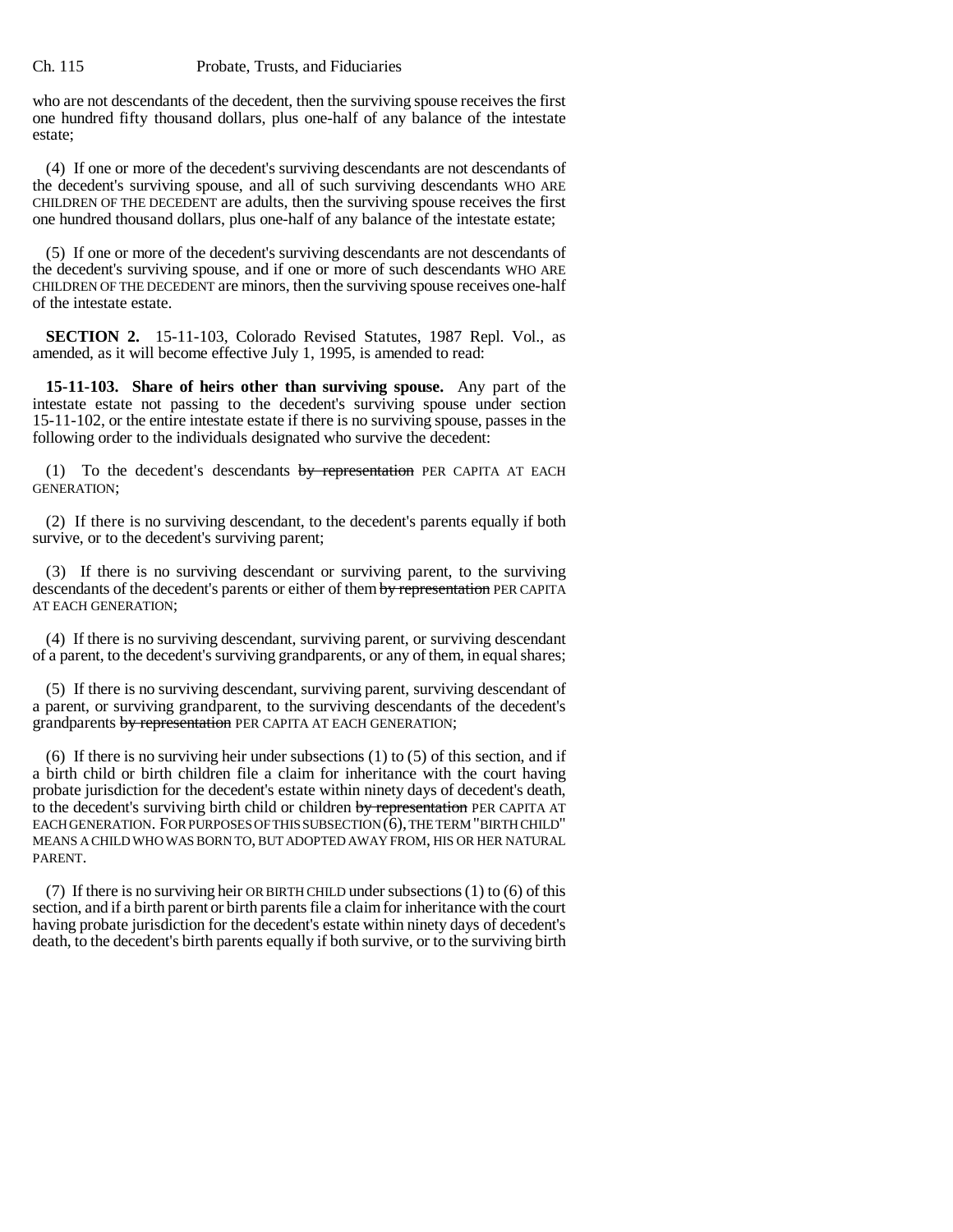parent. FOR PURPOSES OF THIS SUBSECTION (7), THE TERM "BIRTH PARENT" MEANS THE NATURAL PARENT OF A CHILD WHO WAS BORN TO, BUT ADOPTED AWAY FROM, THE NATURAL PARENT.

**SECTION 3.** 15-11-106 (2) and (3), Colorado Revised Statutes, 1987 Repl. Vol., as amended, as they will become effective July 1, 1995, are amended to read:

**15-11-106. Per capita at each generation.** (2) **Decedent's descendants.** If, under section 15-11-103 (1), a decedent's intestate estate or a part thereof passes "by representation" "PER CAPITA AT EACH GENERATION" to the decedent's descendants, the estate or part thereof is divided into as many equal shares as there are (i) surviving descendants in the generation nearest to the decedent which contains one or more surviving descendants and (ii) deceased descendants in the same generation who left surviving descendants, if any. Each surviving descendant in the nearest generation is allocated one share. The remaining shares, if any, are combined and then divided in the same manner among the surviving descendants of the deceased descendants as if the surviving descendants who are allocated a share and their surviving descendants had predeceased the decedent.

(3) **Descendants of parents or grandparents.** If, under section 15-11-103 (3) or (5), a decedent's intestate estate or a part thereof passes "by representation" "PER CAPITA AT EACH GENERATION" to the descendants of the decedent's deceased parents or either of them, or to the descendants of the decedent's deceased grandparents or any of them, the estate or part thereof is divided into as many equal shares as there are (i) surviving descendants in the generation nearest to the deceased parents or either of them, or the deceased grandparents or any of them, that contains one or more surviving descendants and (ii) deceased descendants in the same generation who left surviving descendants, if any. Each surviving descendant in the nearest generation is allocated one share. The remaining shares, if any, are combined and then divided in the same manner among the surviving descendants of the deceased descendants as if the surviving descendants who were allocated a share and their surviving descendants had predeceased the decedent.

**SECTION 4.** 15-11-202 (2) (b) (I) (A), (3) (a), (3) (e), and (3) (h), Colorado Revised Statutes, 1987 Repl. Vol., as amended, as they will become effective July 1, 1995, are amended to read:

**15-11-202. Augmented estate.** (2) **Property included in augmented estate.** The augmented estate consists of the sum of:

(b) The value of the decedent's nonprobate transfers to others, which are composed of all property, whether real or personal, movable or immovable, wherever situated, not included in the decedent's probate estate, of any of the following types:

(I) Property of any of the following types that passed outside probate at the decedent's death:

(A) Property over which the decedent alone, immediately before death, held or retained a presently exercisable general power of appointment; the amount included is the value of the property subject to the power, to the extent that the property passed at the decedent's death, by exercise, release, lapse, in default, or otherwise to, or for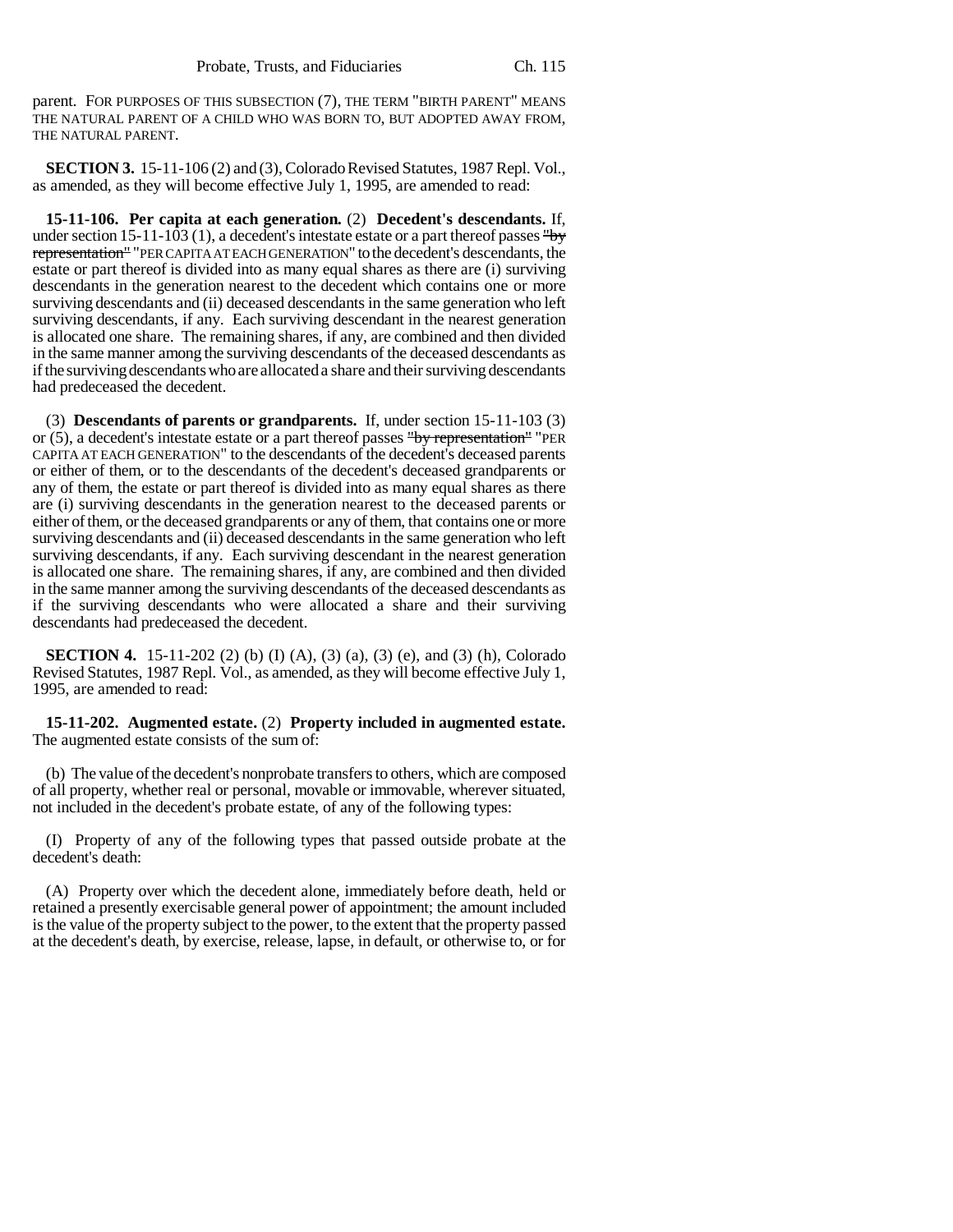#### Ch. 115 Probate, Trusts, and Fiduciaries

the benefit of, any person other than the decedent's estate or surviving spouse; except that property over which the decedent had ONLY a testamentary power of appointment is not included. Property over which the decedent had a general intervivos power of appointment or withdrawal created in the decedent by a third party is includable unless the governing instrument contains a provision for its termination or lapse, in full or in part, during the life of the decedent.

(3) **Exclusions.** Notwithstanding anything stated in subsection (2) of this section, the following exclusions shall control:

(a) The value of any property is excluded from the decedent's nonprobate transfers to others (i) to the extent the decedent received adequate and full consideration in money or money's worth for a transfer of the property; or (ii) if the property was transferred with the written joinder of, or if the transfer was consented to in writing by, the surviving spouse; OR (iii) IF THE PROPERTY WAS TRANSFERRED TO A BONA FIDE PURCHASER. FOR PURPOSES OF THIS SECTION, IN THE ABSENCE OF A FINDING OF A CONTRARY INTENT, JOINDER IN THE FILING OF A GIFT TAX RETURN DOES NOT CONSTITUTE CONSENT OR JOINDER.

(e) Except with respect to joint tenancies and other interests in real estate between the decedent and the surviving spouse, joint tenancy and other interests in real estate created by the decedent prior to marriage to the surviving spouse are excluded as decedent's nonprobate transfers to others. THE DECEDENT'S FRACTIONAL INTEREST IN REAL PROPERTY HELD IN JOINT TENANCY WITH THE RIGHT OF SURVIVORSHIP, IF SUCH JOINT TENANCY WAS CREATED BY A TRANSFER BY THE DECEDENT PRIOR TO MARRIAGE TO THE SURVIVING SPOUSE, IS EXCLUDED FROM THE DECEDENT'S NONPROBATE TRANSFERS TO OTHERS.

(h) Except with respect to joint tenancies and other interests in real estate between the decedent and the surviving spouse, joint tenancies and other interests in real estate created by the surviving spouse prior to marriage to the decedent are excluded from the augmented estate. EXCEPT WITH RESPECT TO JOINT TENANCIES BETWEEN THE SURVIVING SPOUSE AND THE DECEDENT, THE SURVIVING SPOUSE'S FRACTIONAL INTEREST IN REAL PROPERTY HELD IN JOINT TENANCY WITH THE RIGHT OF SURVIVORSHIP, IF SUCH JOINT TENANCY WAS CREATED BY A TRANSFER BY THE SURVIVING SPOUSE PRIOR TO MARRIAGE TO THE DECEDENT, IS EXCLUDED FROM THE AUGMENTED ESTATE.

**SECTION 5.** 15-11-513, Colorado Revised Statutes, 1987 Repl. Vol., as amended, as it will become effective July 1, 1995, is amended to read:

**15-11-513. Separate writing or memorandum identifying devise of certain types of tangible personal property.** Whether or not the provisions relating to holographic wills apply, a will may refer to a written statement or list to dispose of items of tangible personal property not otherwise specifically disposed of by the will, other than money. To be admissible under this section as evidence of the intended disposition, the writing shall be EITHER IN THE HANDWRITING OF THE TESTATOR OR BE signed by the testator and shall describe the items and the devisees with reasonable certainty. The writing may be referred to as one to be in existence at the time of the testator's death; it may be prepared before or after the execution of the will; it may be altered by the testator after its preparation; and it may be a writing that has no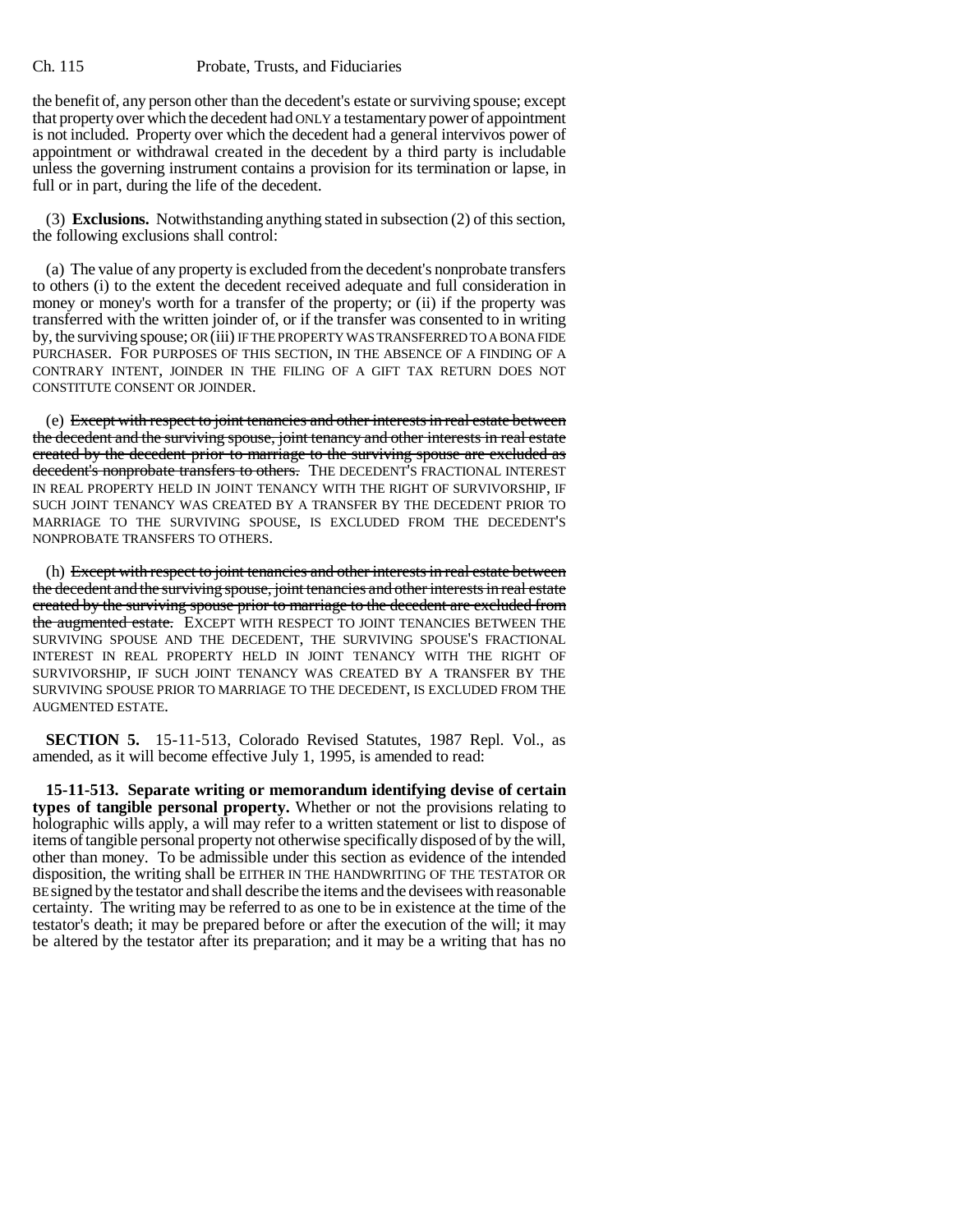significance apart from its effect on the dispositions made by the will.

**SECTION 6.** 15-11-601, Colorado Revised Statutes, 1987 Repl. Vol., as amended, is amended to read:

**15-11-601. Scope.** In the absence of a finding of a contrary intention, the rules of construction in this part 6 control the construction of a will. In the absence of a finding of a contrary intention, the provisions of sections 15-11-603 And and 15-11-604 shall apply to wills and codicils executed or republished or reaffirmed on or after July 1, 1995, and prior law (sections 15-11-605 and 15-11-606) shall apply to wills and codicils executed prior to July 1, 1995, and not republished or reaffirmed on or after that date. IN THE PROCESS OF DETERMINING WHETHER A CONTRARY INTENTION EXISTS, THE RULES OF CONSTRUCTION OF THIS PART 6 SHALL NOT APPLY.

**SECTION 7.** 15-11-603 (2) (a) and (2) (b), Colorado Revised Statutes, 1987 Repl. Vol., as amended, as they will become effective July 1, 1995, are amended to read:

**15-11-603. Antilapse; deceased devisee; class gifts.** (2) **Substitute gift.** If a devisee fails to survive the testator and is a grandparent or a descendant of a grandparent of either the testator or the donor of a power of appointment exercised by the testator's will, the following apply:

(a) Except as provided in paragraph (d) of this subsection (2), if the devise is not in the form of a class gift and the deceased devisee leaves surviving descendants, a substitute gift is created in the devisee's surviving descendants. They take  $\frac{1}{2}$ representation PER CAPITA AT EACH GENERATION the property to which the devisee would have been entitled had the devisee survived the testator.

(b) Except as provided in paragraph (d) of this subsection (2), if the devise is in the form of a class gift, other than a devise to "issue", "descendants", "heirs of the body", "heirs", "next of kin", "relatives", or "family", or a class described by language of similar import, a substitute gift is created in the deceased devisee or devisee's DEVISEE'S OR DEVISEES' surviving descendants. The property to which the devisees would have been entitled had all of them survived the testator passes to the surviving devisees and the surviving descendants of the deceased devisees. Each surviving devisee takes the share to which he or she would have been entitled had the deceased devisees survived the testator. Each deceased devisee's surviving descendants who are substituted for the deceased devisee takes by representation PER CAPITA AT EACH GENERATION the share to which the deceased devisee would have been entitled had the deceased devisee survived the testator. For the purposes of this paragraph (b), "deceased devisee" means a class member who failed to survive the testator and left one or more surviving descendants.

**SECTION 8.** 15-11-701 (2), Colorado Revised Statutes, 1987 Repl. Vol., as amended, is amended to read:

**15-11-701. Scope.** For the purposes of this part 7, the term "governing instrument" shall be as defined in section 15-10-201 (22); except:

(2) As the application of a particular section is limited by its terms to a specific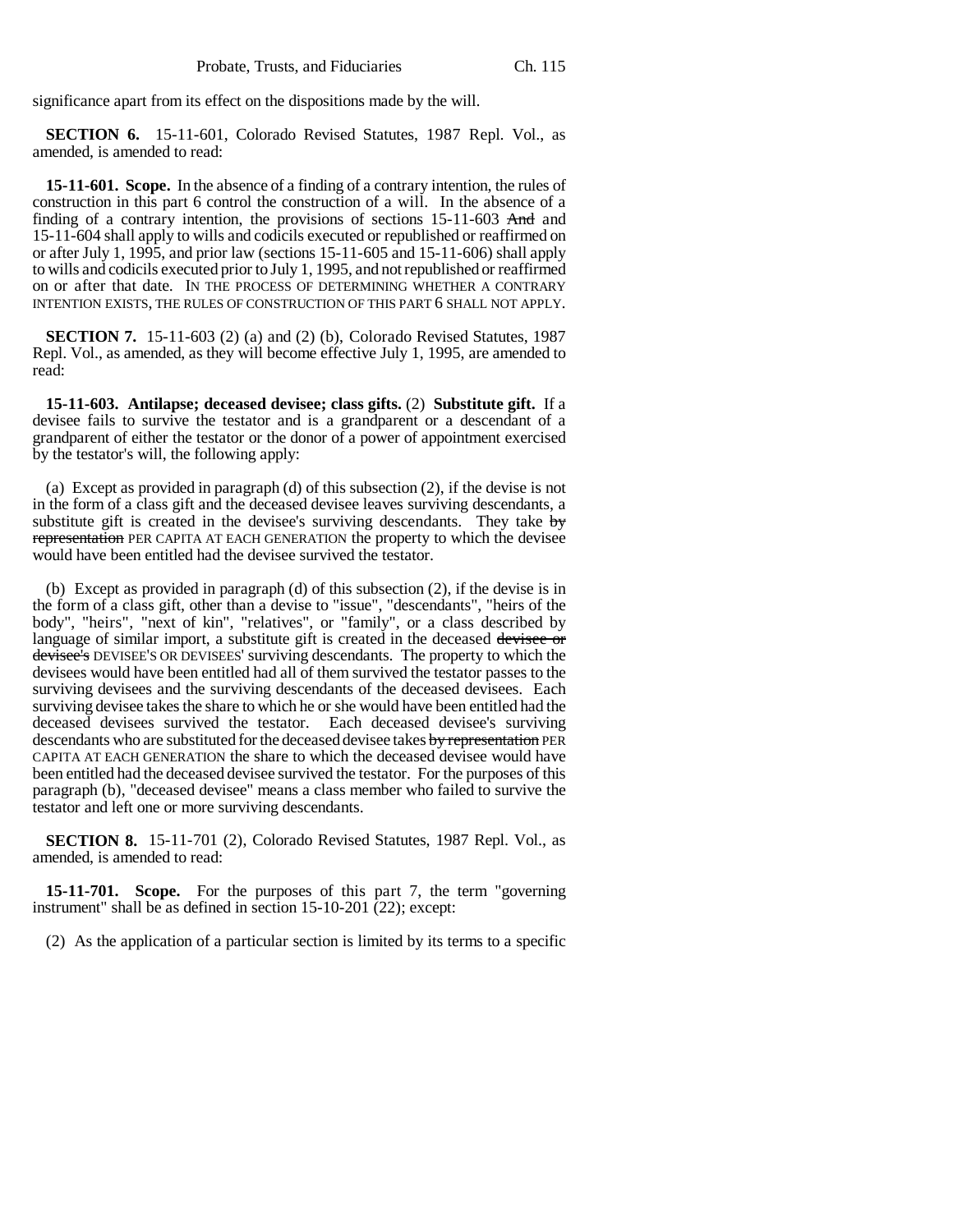#### Ch. 115 Probate, Trusts, and Fiduciaries

type of provision or governing instrument. In the absence of a finding of a contrary intention, the rules of construction in this part 7 control the construction of a governing instrument executed or republished or reaffirmed on or after July 1, 1995, and the rules of construction under prior law control the construction of a governing instrument executed prior to July 1, 1995, and not a governing instrument republished or reaffirmed after that date. IN THE PROCESS OF DETERMINING WHETHER A CONTRARY INTENTION EXISTS, THE RULES OF CONSTRUCTION OF THIS PART 7 SHALL NOT APPLY.

**SECTION 9.** 15-11-706 (2), Colorado Revised Statutes, 1987 Repl. Vol., as amended, as it will become effective July 1, 1995, is amended to read:

**15-11-706. Nonprobate transfers; deceased beneficiary.** (2) **Substitute gift.** If a beneficiary fails to survive the decedent and is a grandparent, or a descendant of a grandparent of the decedent, the following apply:

(a) Except as provided in paragraph (d) of this subsection (2), if the beneficiary designation is not in the form of a class gift and the deceased beneficiary leaves surviving descendants, a substitute gift is created in the beneficiary's surviving descendants. They take by representation PER CAPITA AT EACH GENERATION the property to which the beneficiary would have been entitled had the beneficiary survived the decedent.

(b) Except as provided in paragraph (d) of this subsection (2), if the beneficiary designation is in the form of a class gift, other than a beneficiary designation to "issue", "descendants", "heirs of the body", "heirs", "next of kin", "relatives", or "family", or a class described by language of similar import, a substitute gift is created in the deceased beneficiary's or beneficiaries' surviving descendants. The property to which the beneficiaries would have been entitled had all of them survived the decedent passes to the surviving beneficiaries and the surviving descendants of the deceased beneficiaries. Each surviving beneficiary takes the share to which he or she would have been entitled had the deceased beneficiaries survived the decedent. Each deceased beneficiary's surviving descendants who are substituted for the deceased beneficiary take by representation PER CAPITA AT EACH GENERATION the share to which the deceased beneficiary would have been entitled had the deceased beneficiary survived the decedent. For the purposes of this paragraph (b), "deceased beneficiary" means a class member who failed to survive the decedent and left one or more surviving descendants.

(c) Except as otherwise provided in a governing instrument, for the purposes of this part 7, words of survivorship, such as in a beneficiary designation to an individual "if he survives me", or in a beneficiary designation to "my surviving children", are not, in the absence of additional evidence, a sufficient indication of an intent contrary to the application of this section. The use of language such as "and if he does not survive ME the gift shall lapse" or "to  $\alpha$  A and not to  $\alpha$ 's A's descendants" shall be sufficient indication of an intent contrary to the application of this section.

(d) If a governing instrument creates an alternative beneficiary designation with respect to a beneficiary designation for which a substitute gift is created by paragraph (a) or (b) of this subsection (2), the substitute gift is superseded by the alternative beneficiary designation only if an expressly designated beneficiary of the alternative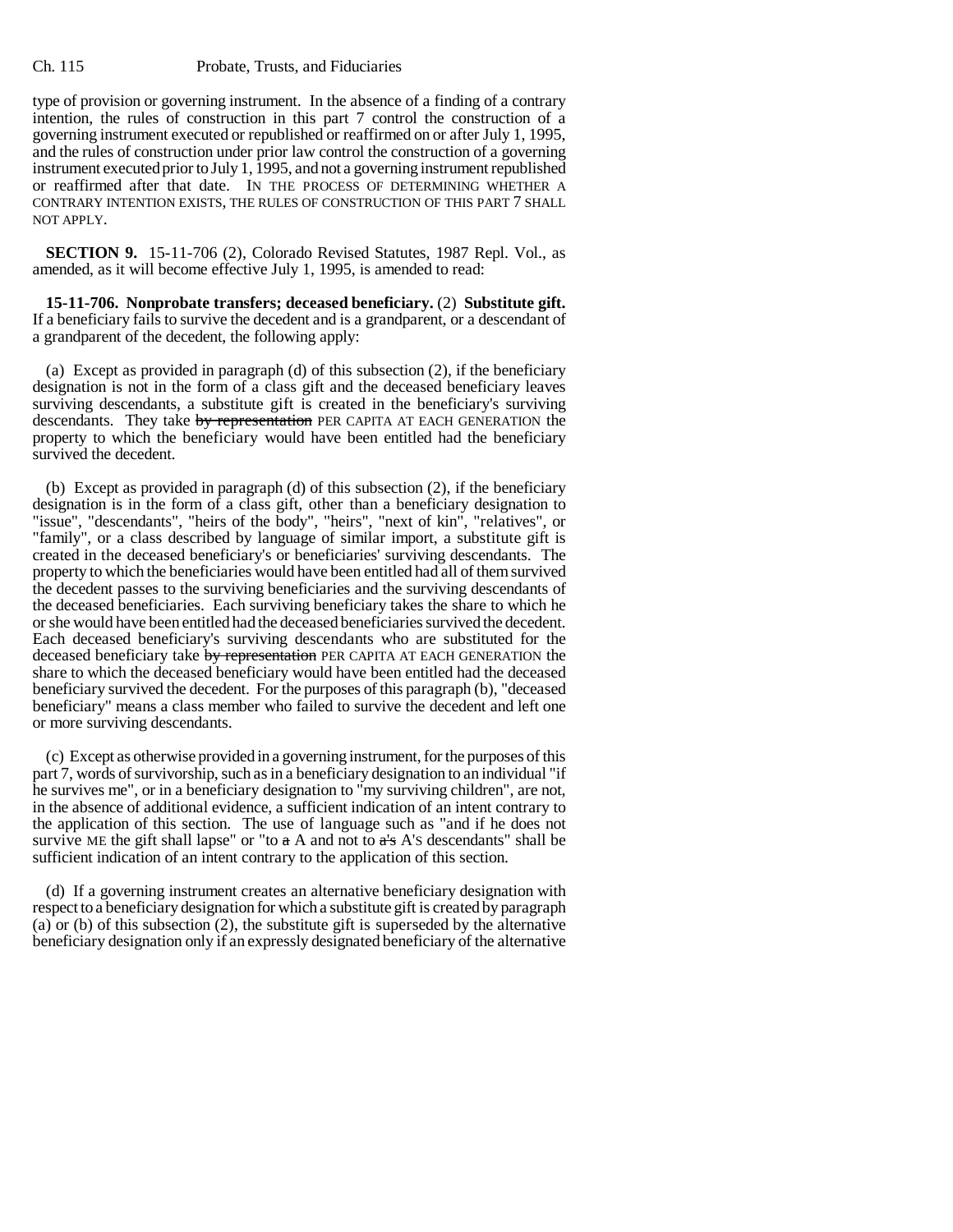beneficiary designation is entitled to take.

**SECTION 10.** 15-11-707 (2) (a) and (2) (b), Colorado Revised Statutes, 1987 Repl. Vol., as amended, as they will become effective July 1, 1995, are amended to read:

**15-11-707. Survivorship with respect to future interests under terms of trust; substitute takers.** (2) **Survivorship required; substitute gift.** A future interest under the terms of a trust is contingent on the beneficiary's surviving the distribution date. If a beneficiary of a future interest under the terms of a trust fails to survive the distribution date, the following apply:

(a) Except as provided in paragraph (d) of this subsection (2), if the future interest is not in the form of a class gift and the deceased beneficiary leaves surviving descendants, a substitute gift is created in the beneficiary's surviving descendants. They take by representation PER CAPITA AT EACH GENERATION the property to which the beneficiary would have been entitled had the beneficiary survived the distribution date.

(b) Except as provided in paragraph (d) of this subsection (2), if the future interest is in the form of a class gift, other than a future interest to "issue", "descendants", "heirs of the body", "heirs", "next of kin", "relatives", or "family", or a class described by language of similar import, a substitute gift is created in the deceased beneficiary's or beneficiaries' surviving descendants. The property to which the beneficiaries would have been entitled had all of them survived the distribution date passes to the surviving beneficiaries and the surviving descendants of the deceased beneficiaries. Each surviving beneficiary takes the share to which he or she would have been entitled had the deceased beneficiaries survived the distribution date. Each deceased beneficiary's surviving descendants who are substituted for the deceased beneficiary take by representation PER CAPITA AT EACH GENERATION the share to which the deceased beneficiary would have been entitled had the deceased beneficiary survived the distribution date. For the purposes of this paragraph (b), "deceased beneficiary" means a class member who failed to survive the distribution date and left one or more surviving descendants.

**SECTION 11.** 15-11-709, Colorado Revised Statutes, 1987 Repl. Vol., as amended, as it will become effective July 1, 1995, is amended to read:

**15-11-709. By representation; per capita at each generation; per stirpes.** (1) **Definitions.** As used in this section, unless the context otherwise requires:

(a) "Deceased child" or "deceased descendant" means a child or a descendant who either predeceased the distribution date or is deemed to have predeceased the distribution date under section 15-11-702.

(b) "Distribution date", with respect to an interest, means the time when the interest is to take effect in possession or enjoyment. The distribution date need not occur at the beginning or end of a calendar day, but may occur at a time during the course of a day.

(c) "Surviving ancestor", "surviving child", or "surviving descendant" means an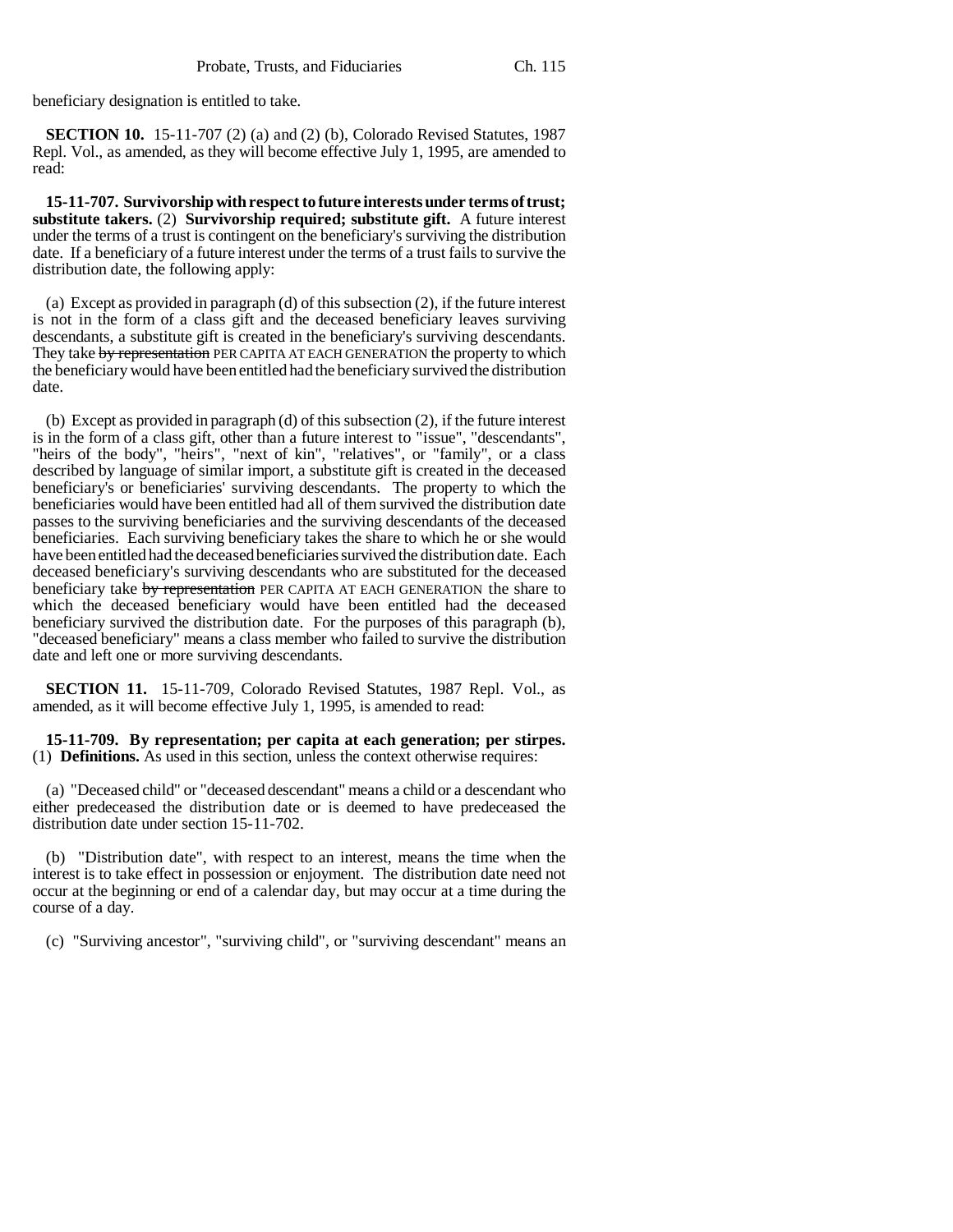ancestor, a child, or a descendant who neither predeceased the distribution date nor is deemed to have predeceased the distribution date under section 15-11-702.

(2) **Per capita at each generation.** If an applicable statute or a governing instrument calls for property to be distributed "by representation" or "per capita at each generation", the property is divided into as many equal shares as there are (i) surviving descendants in the generation nearest to the designated ancestor which contains one or more surviving descendants and (ii) deceased descendants in the same generation who left surviving descendants, if any. Each surviving descendant in the nearest generation is allocated one share. The remaining shares, if any, are combined and then divided in the same manner among the surviving descendants of the deceased descendants as if the surviving descendants who were allocated a share and their surviving descendants had predeceased the distribution date.

(3) **Per stirpes.** If a governing instrument calls for property to be distributed "per stirpes", the property is divided into as many equal shares as there are (i) surviving children of the designated ancestor and (ii) deceased children who left surviving descendants. Each surviving child, if any, is allocated one share. The share of each deceased child with surviving descendants is divided in the same manner, with subdivision repeating at each succeeding generation until the property is fully allocated among surviving descendants.

(4) **Deceased descendant with no surviving descendant disregarded.** For the purposes of subsections (2),  $\text{and}$  (3), AND (5) of this section, an individual who is deceased and left no surviving descendant is disregarded, and an individual who leaves a surviving ancestor who is a descendant of the designated ancestor is not entitled to a share.

(5) **By representation.** For all governing instruments executed before, ON, OR AFTER July 1, 1995, unless the governing instrument provides otherwise, the following definition of "by representation" shall apply: If "by representation" is called for, by this code, the estate PROPERTY is divided into as many EQUAL shares as there are (i) surviving heirs in the nearest degree of kinship DESCENDANTS IN THE GENERATION NEAREST TO THE DESIGNATED ANCESTOR WHICH CONTAINS ONE OR MORE SURVIVING DESCENDANTS and (ii) deceased persons DESCENDANTS in the same degree GENERATION who left issue who survive the decedent, SURVIVING DESCENDANTS, IF ANY. Each surviving heir DESCENDANT in the nearest degree receiving GENERATION IS ALLOCATED one share and the share of each deceased **person** DESCENDANT in the same degree being GENERATION IS divided among his or her descendants in the same manner.

**SECTION 12.** The introductory portion to 15-11-713 (1), Colorado Revised Statutes, 1987 Repl. Vol., as amended, as it will become effective July 1, 1995, is amended to read:

**15-11-713. Construction of wills and trusts containing formula marital clauses.** (1) If a decedent dies leaving a will that was executed or a trust that was created before September 12, 1981, which will or trust contains a formula expressly providing that the decedent's spouse or a qualifying trust is to receive the maximum amount of property qualifying for the marital deduction allowable by federal law, such formula provision shall be construed as referring to the amount of property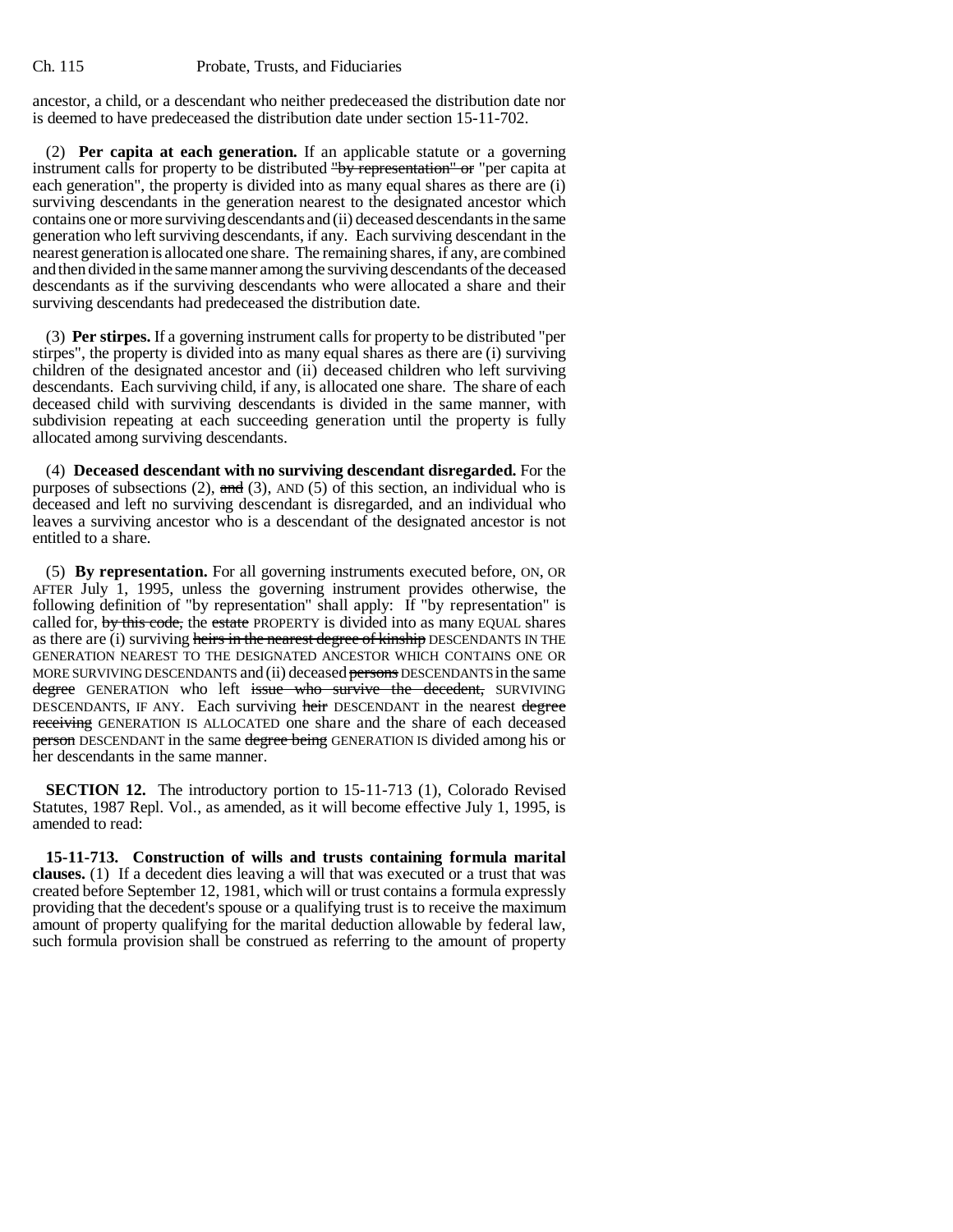Probate, Trusts, and Fiduciaries Ch. 115

which, after utilization of the credits available to the decedent's estate, produces the least possible federal estate tax AND is eligible for the marital deduction as allowed under the federal "Internal Revenue Code", as amended by section 403 (a) of the federal "Economic Recovery Tax Act of 1981", P. L. No. 97-34, in effect at the time of the decedent's death; except that such construction shall not be made if its effect is to reduce the amount of property passing to the surviving spouse or a qualifying trust. Such construction shall only be made if the following requirements are met:

**SECTION 13.** 15-11-801 (4), Colorado Revised Statutes, 1987 Repl. Vol., as amended, as it will become effective July 1, 1995, is amended to read:

## **15-11-801. Disclaimer of property interests.** (4) **Effect of disclaimer.** The effects of a disclaimer are:

(a) If property or an interest therein devolves to a disclaimant under a testamentary instrument, under a power of appointment exercised by a testamentary instrument, or under the laws of intestacy, and the decedent has not provided for another disposition of that interest, should it be disclaimed, or of disclaimed or failed interests in general, the disclaimed interest devolves as if the disclaimant had predeceased the decedent, but if by law or under the testamentary instrument the descendants of the disclaimant would share in the disclaimed interest by representation PER CAPITA AT EACH GENERATION or otherwise were the disclaimant to predecease the decedent, then the disclaimed interest passes by representation PER CAPITA AT EACH GENERATION or passes as directed by the governing instrument to the descendants of the disclaimant who survive the decedent. A future interest that takes effect in possession or enjoyment after the termination of the estate or interest disclaimed takes effect as if the disclaimant had predeceased the decedent. A disclaimer relates back for all purposes to the date of death of the decedent.

(b) If property or an interest therein devolves to a disclaimant under a nontestamentary instrument or contract and the instrument or contract does not provide for another disposition of that interest, should it be disclaimed, or of disclaimed or failed interests in general, the disclaimed interest devolves as if the disclaimant had predeceased the effective date of the instrument or contract, but if by law or under the nontestamentary instrument or contract the descendants of the disclaimant would share in the disclaimed interest by representation PER CAPITA AT EACH GENERATION or otherwise were the disclaimant to predecease the effective date of the instrument, then the disclaimed interest passes by representation PER CAPITA AT EACH GENERATION, or passes as directed by the governing instrument to the descendants of the disclaimant who survive the effective date of the instrument. A disclaimer relates back for all purposes to that date. A future interest that takes effect in possession or enjoyment at or after the termination of the disclaimed interest takes effect as if the disclaimant had died before the effective date of the instrument or contract that transferred the disclaimed interest.

(c) The disclaimer or the written waiver of the right to disclaim is binding upon the disclaimant or person waiving and all persons claiming through or under either of them.

**SECTION 14.** 15-11-804 (2) (a), Colorado Revised Statutes, 1987 Repl. Vol., as amended, as it will become effective July 1, 1995, is amended to read: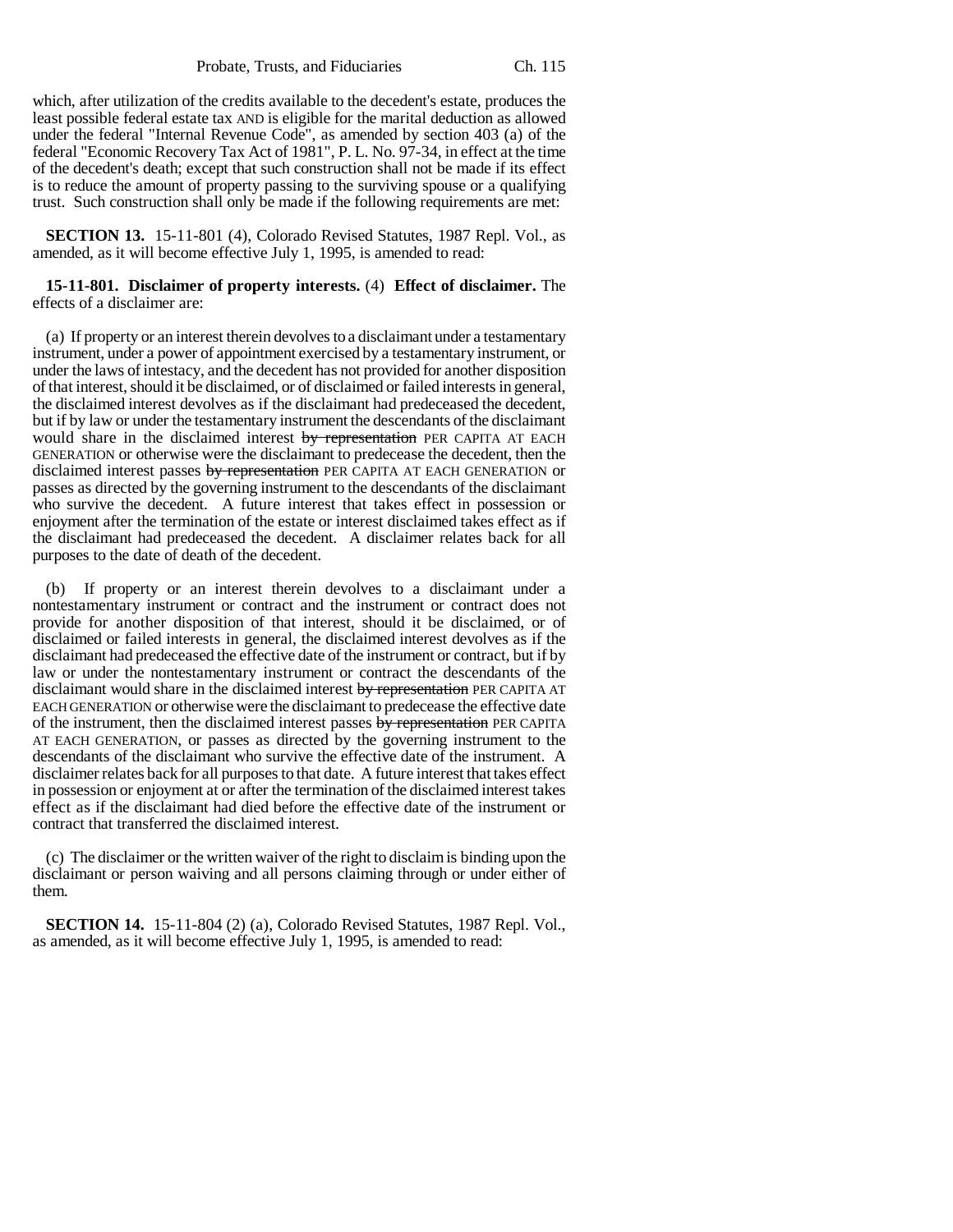**15-11-804. Revocation of probate and nonprobate transfers by divorce; no revocation by other changes of circumstances.** (2) **Revocation upon divorce.** Except as provided by the express terms of a governing instrument, a court order, or a contract relating to the division of the marital estate made between the divorced individuals before or after the marriage, divorce, or annulment, the divorce or annulment of a marriage:

(a) Revokes any revocable (i) disposition or appointment of property made by a divorced individual to his or her former spouse in a governing instrument and any disposition or appointment created by law or in a governing instrument to a relative of the divorced individual's former spouse, (ii) provision in a governing instrument conferring a general or nongeneral power of appointment on the divorced individual's former spouse or on a relative of the divorced individual's former spouse, AND (iii) NOMINATION IN A GOVERNING INSTRUMENT NOMINATING A DIVORCED INDIVIDUAL'S FORMER SPOUSE OR A RELATIVE OF THE DIVORCED INDIVIDUAL'S FORMER SPOUSE to serve in any fiduciary or representative capacity, including a personal representative, executor, trustee, conservator, agent, or guardian; and

**SECTION 15.** 15-11-901 (2), Colorado Revised Statutes, 1987 Repl. Vol., as amended, as it will become effective July 1, 1995, is amended to read:

**15-11-901. Honorary trusts; trusts for pets.** (2) **Trust for pets.** Subject to this subsection (2) and subsection (3) of this section, a trust for the care of designated domestic or pet animals and the animals' offspring in gestation is valid. FOR PURPOSES OF THIS SUBSECTION (2), THE DETERMINATION OF THE "ANIMALS' OFFSPRING IN GESTATION" IS MADE AT THE TIME THE DESIGNATED DOMESTIC OR PET ANIMALS BECOME PRESENT BENEFICIARIES OF THE TRUST. Unless the trust instrument provides for an earlier termination, the trust terminates when no living animal is covered by the trust. A governing instrument shall be liberally construed to bring the transfer within this subsection (2), to presume against the merely precatory or honorary nature of the disposition, and to carry out the general intent of the transferor. Extrinsic evidence is admissible in determining the transferor's intent. Any trust under this subsection (2) shall be an exception to any statutory or common law rule against perpetuities.

**SECTION 16.** 15-10-201 (11), Colorado Revised Statutes, 1987 Repl. Vol., as amended, as it will become effective July 1, 1995, is amended to read:

**15-10-201. General definitions.** Subject to additional definitions contained in the subsequent articles that are applicable to specific articles, parts, or sections, and unless the context otherwise requires, in this code:

(11) "Descendant" means all of the individual's LINEAL descendants of all generations, with the relationship of parent and child at each generation being determined by the definitions of child and parent contained in this code.

**SECTION 17.** 15-14-607 (2) and (4), Colorado Revised Statutes, 1987 Repl. Vol., as amended, are amended to read:

**15-14-607. Reliance on an agency instrument.** (2) Any person to whom the agent, operating under a duly notarized agency instrument, communicates a direction